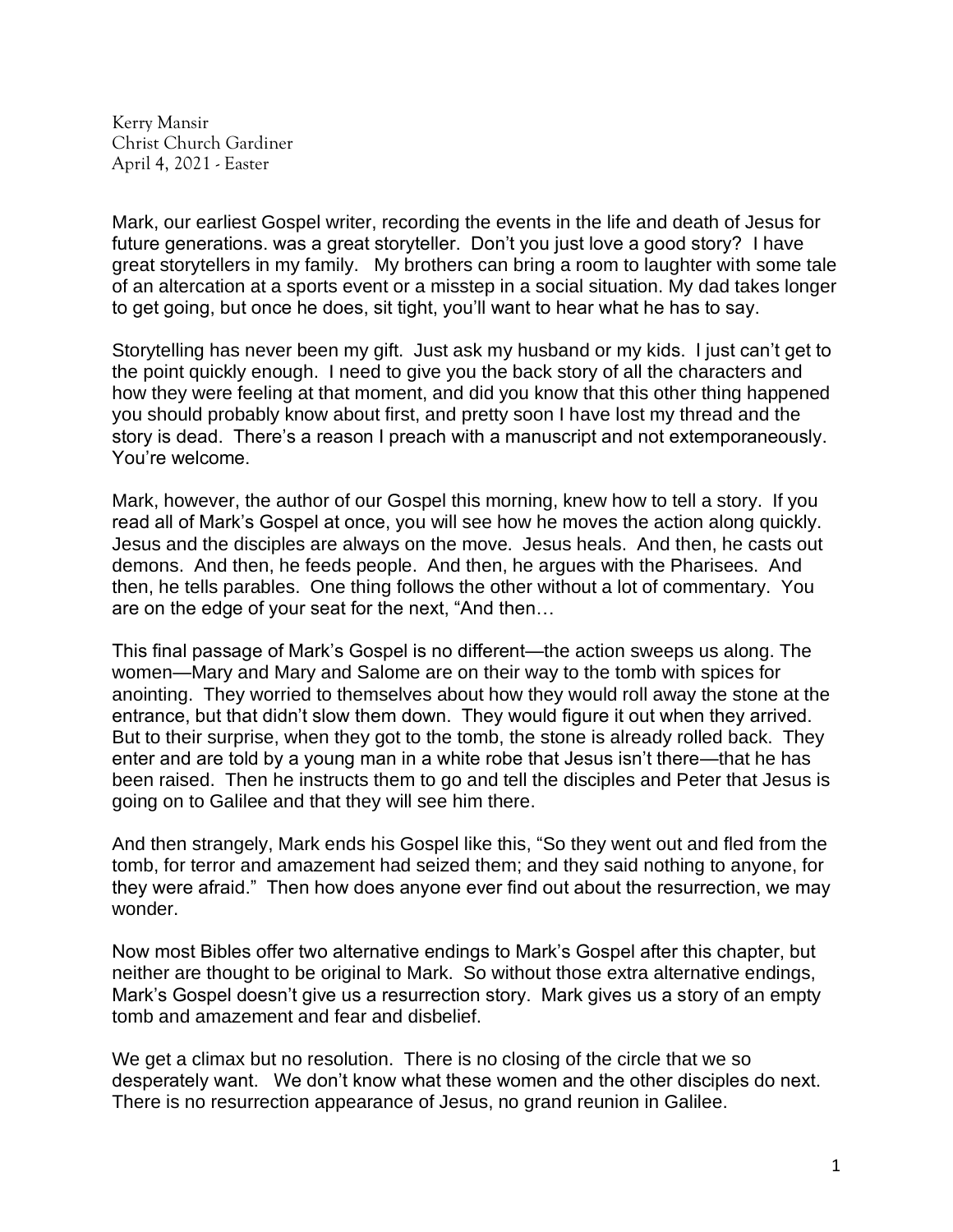Perhaps this was Mark's intention all along. He draws the audience in and allows the story to become about them. About us. What will we do with the promise that has been proclaimed—that Jesus will not be found in the tomb but has gone ahead of us to Galilee? Where is our Galilee?

Will we go out to meet Jesus there? Will we tell others his story? Or will we find ourselves stuck in wonder, confusion, and even fear?

How will *we* answer the "And then?" part of Mark's story? Because that's where we find ourselves—living in an unfinished story that began when the Spirit of God, like a mighty wind, swept over the waters of the earth. A story that took a twist no one was expecting when that same God took on human flesh 2000 years ago and lived among us. A story that shocks us still with a God willing to take on the suffering of the world on the cross, only to defeat death and rise again. A story that continues in us as we await the Kingdom of God. We are the, "And then?". What will we do with this unfinished story?<sup>i</sup>

N.T. Wright, one of the greatest modern scholars on the resurrection explains the significance of our encounters with Christ and our part in the unfinished story like this.

What you do in the Lord is not in vain. You are not oiling the wheels of a machine that's about to roll over a cliff…You are—strange though it may seem, almost as hard to believe as the resurrection itself—accomplishing something that will become in due course part of God's new world. Every act of love, gratitude, and kindness…every act of care and nurture, of comfort and support, for one's fellow human beings…; and of course every prayer…every deed that spreads the gospel, builds up the church, embraces and embodies holiness rather than corruption, and makes the name of Jesus honored in the world—all of this will find its way, through the resurrecting power of God, into the new creation that God will one day make.<sup>ii</sup>

What if we believed that our lives had this kind of power? If we believed our own individual stories are linked to this grand story of God's saving grace for the world? That we are not called to wait idly for the Kingdom of God to break through, but that we are called to actively build the Kingdom of God. Not alone or by our own power, but by the example of Jesus, by the guiding of the Holy Spirit, and with the love of God, our Mother and Father, strengthening us along the way.

The women at the tomb found themselves in a moment of crisis where everything had changed. I suppose they thought they had already moved through the moment of crisis at the crucifixion. But just when they had accepted Jesus's death, they discover, well they aren't even exactly sure what they have discovered. An empty tomb for sure. And besides that, a promise from a stanger. A promise that they will see Jesus again. The trajectory of their entire lives depends upon what they do next—will they open themselves to the promise or get stuck in the fear?

This past year has felt like one of crisis for many of us. And there has been plenty of fear. We continue to experience the global crisis of the pandemic and on top of that we have crises of political divisiveness, racial reckoning, climate change fears, and